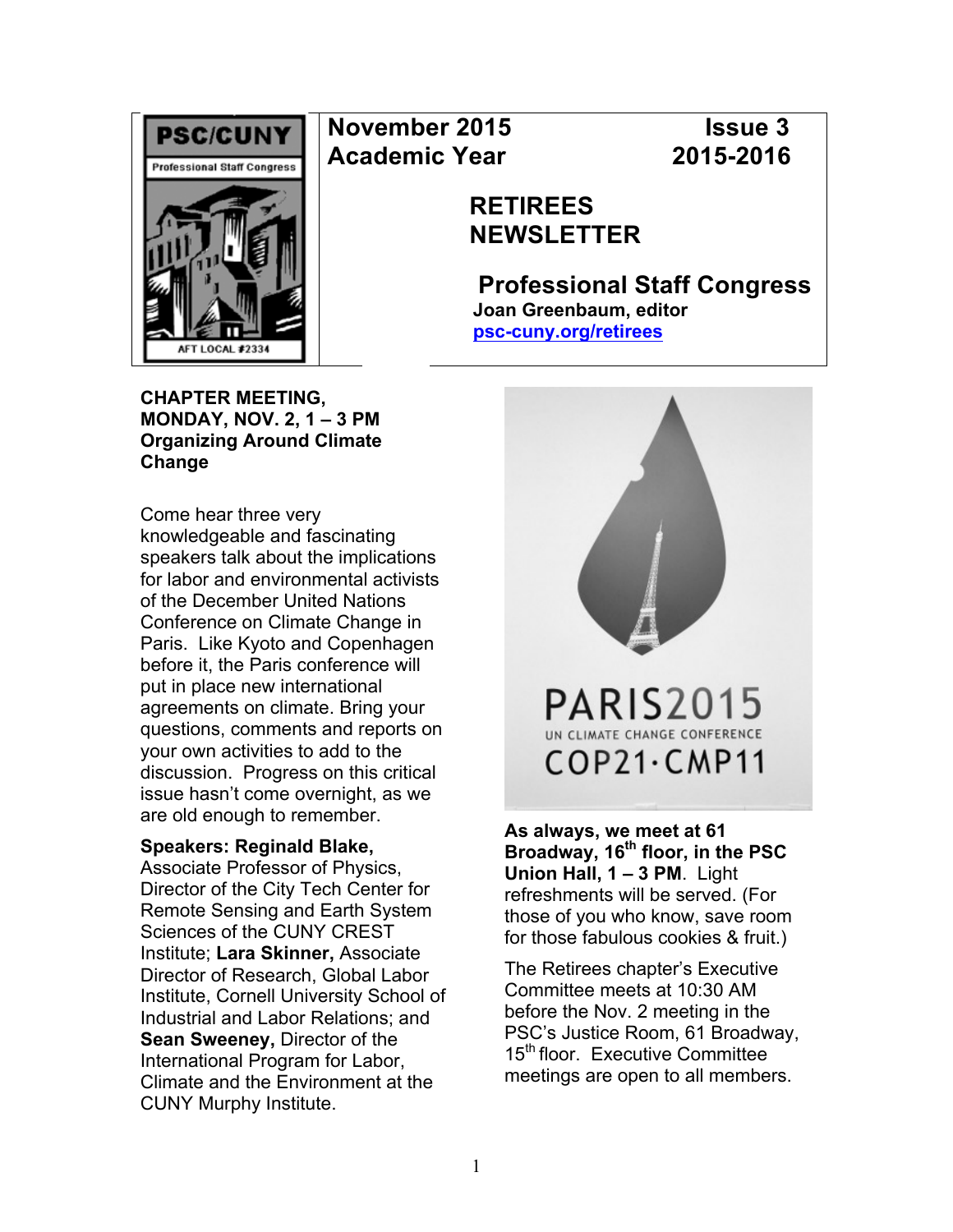#### **SAVE THESE DATES**

**Monday, December 7—"Being Mortal":** A bref panel discussion exploring issues raised by Atul Gawande's book, *Being Mortal*, (Metropolitan Books, 2014) followed by our first book-club-like chapter meeting. At the meeting, we will gather at our round tables with coffee and cookies and talk about the book in relation to our own lives and plans for the future. Reading *Being Mortal* is not required, but you might get something out of it! An interesting review that also can serve as a summary of the book appeared in the *New York Review of Books* and is available at

tinyurl.com/BeingMortalNYR.

**Monday, January 11— Luncheon at John Jay College, Freedom Summer—Bearing Witness:** 



Summer, was a student at Queens College.

We've invited CUNY alumni to speak and show photos about Mississippi Freedom Summer and the Selma marches. If you participated in these activities please let us know. Email us at retirees@pscmail.org

**Monday, February 1—Ginger Adams Otis**: The author of *Fire-Fight, the Century-Long Battle to Integrate* New York's Bravest (St. Martins Press, 2015) will speak at our chapter meeting*.* Otis will be joined by a group of Black activist firefighters who played a key role in the campaign to integrate the FDNY.

## **HAVE YOU PAID YOUR ANNUAL**

**RETIREE DUES?** Most retiree members have. If you have not, you should have received a notice from the PSC membership department advising you that your membership will lapse as of November 1.

The PSC mailed an envelope with a bill to all retiree members in August and a reminder notice a month later. Should you be enrolled in any benefit programs provided by our affiliates (such as the NYSUT Legal Service Plan, Homeowner's Insurance and Automobile Insurance, etc.), these insurances will lapse if your dues have not been paid.

If you intended to renew, but misplaced your bill or simply forgot, call the PSC at 212-354-1252 and ask for the membership department.

#### **RETIREE HEALTH TRANSFER**

**PERIOD:** Take note if you are eligible to participate in NYC's Health Benefits Program in retirement: There will be a special fall transfer/enrollment period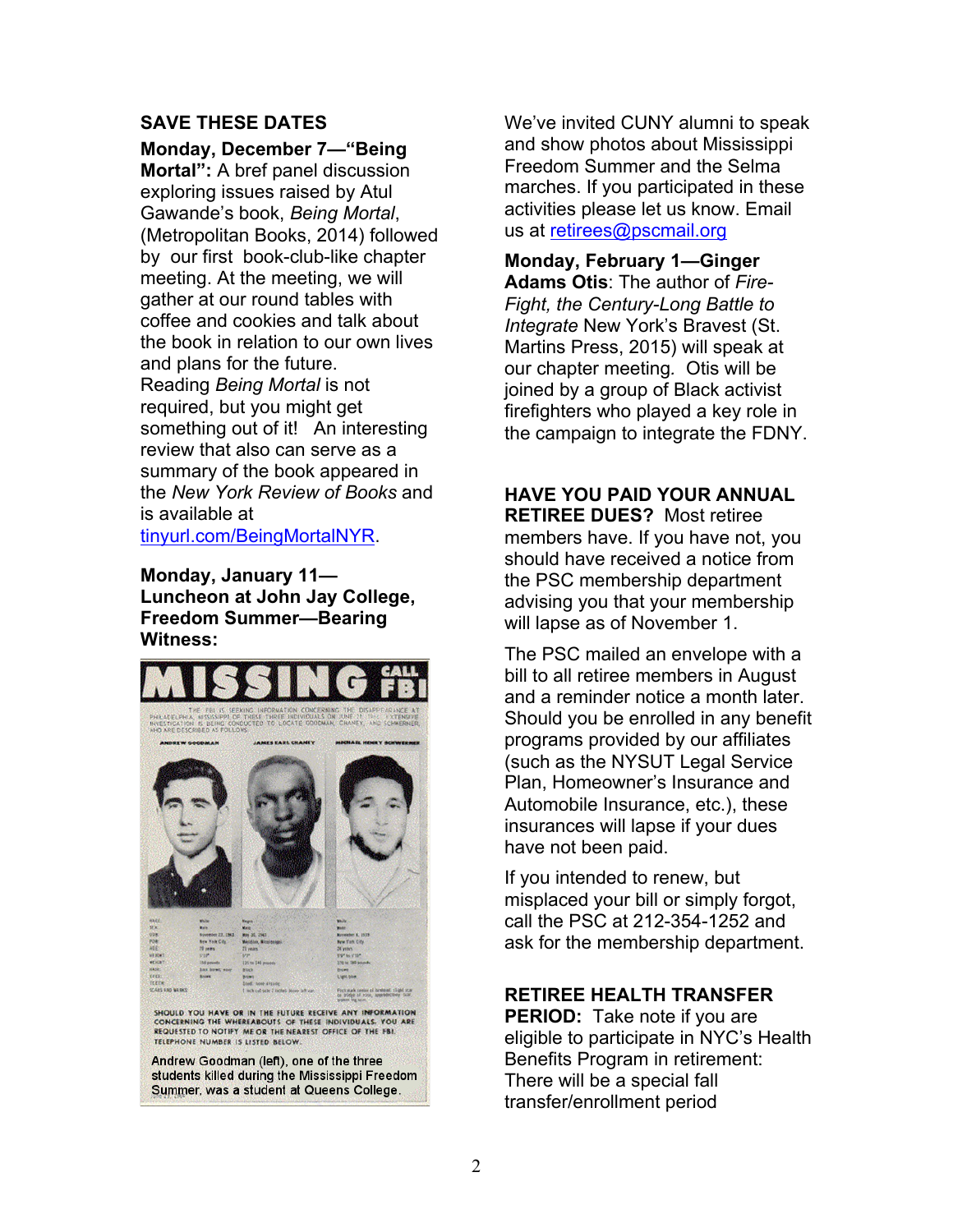from November 1-November 30, 2015. For those of us on Medicare (the vast majority of retirees), that means secondary insurance. For those who are not yet eligible for Medicare, it means your primary healthcare plan.

Normally, the transfer period for retirees to change city health insurance plans occurs during the open enrollment period of evennumbered years, but there is an exception this year.

Retirees who need assistance should contact the NYC Office of Labor Relations (OLR) retiree help line at 212-513-0470 or go to the OLR Health Benefits Program website at tinyurl.com/OLRretireeHealth.

#### **Also upcoming:**

#### **STARTING A WRITERS WORKSHOP, MONDAY, NOVEMBER 9, 1-3 PM, PSC JUSTICE ROOM, 61 BROADWAY, 15th FLOOR**

As reported in the last newsletter, Connie Gemson, an experienced workshop facilitator, will coordinate a meeting of current and future writers interested in getting out of their apartments (or library cubbies) and sharing their memoirs, and essays, and their academic and creative work. Contact Connie to join: chgemson@aol.com.

#### **WALKING TOURS, DAY TRIPS AND OTHER ACTIVITIES**

The Lower East Side Walking Tour on October 19<sup>th</sup> was booked up within a few days of last month's newsletter going out. Please write to us and let us know if you have a

special place or tour in mind, and let us know if you might like to lead one: retirees@pscmail.org.

#### **Political News of Note:**

## **UNIVERSAL PUBLICLY FUNDED HEALTH CARE FOR NEW YORK**

Those of you who attended our October meeting heard NYS Assemblyman Richard Gottfried, speak about his Single Payer Health Care legislation, which passed the Assembly. That's a major milestone!

Gottfried's NY Health Act (A.5389- A/S.2078-A) passed the Assembly by a whopping 2-to-1 margin. That's the good news. The measure, sponsored in the State Senate by Bill Perkins from Harlem, has unfortunately not yet moved in the upper house. But passage of the bill in the Assembly suggests that single-payer is truly on the table and that the struggle to enact such a law is worth pursuing.



Gottfried posed the question: We all have access to the same fire and police protection and the same public schools, so why not to the same health care? The NY Health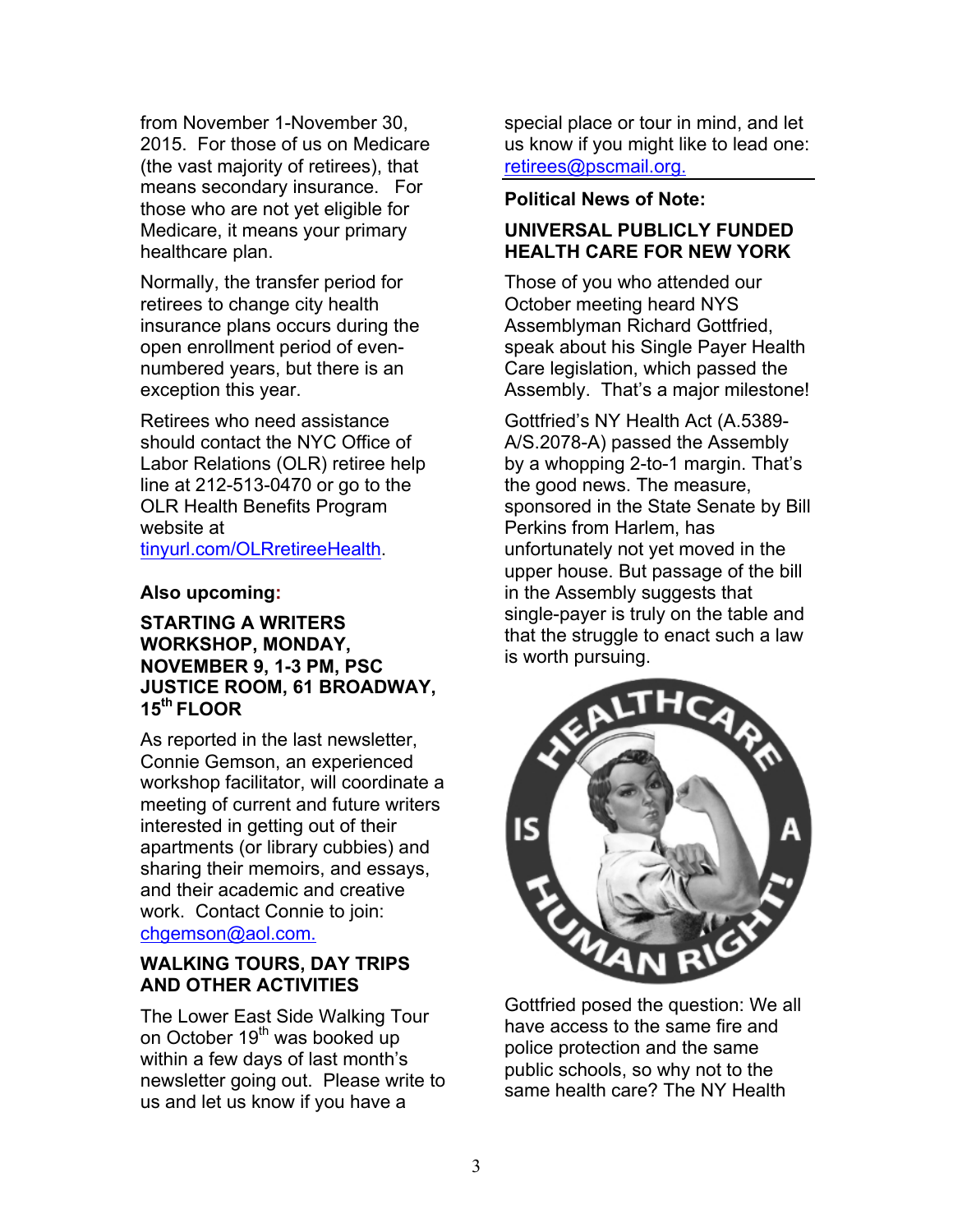Act is to be funded by graduated taxes on payrolls and taxable nonpayroll income. It would cut out the insurance industry as middleman, eliminate deductibles and copayments and restricted service networks, regulate drug prices, and cover everyone. It would radically reduce administrative costs.

According to Gottfried, anyone earning less than \$430,000 a year would save money if the bill were enacted! And New York would save \$45 billion as a result of removing financial barriers to comprehensive care. Gottfried pointed out that developed economies participating in the Organization for Economic Cooperation and Development (OECD) spend half to two-thirds less on health care than the U.S., yet have better health care outcomes.

The federal Affordable Care Act ("Obama Care"), Gottfried argued, although a step forward, has flaws that leave us in the hands of the insurance industry, subject to increasing co-pays, deductibles, drug prices, and restricted service networks. It also offers incentives to employers to shift costs to employees or drop coverage altogether. Fully one-third of New Yorkers went without health care last year, including many with insurance, because of excessive insurance costs.

Gottfried noted that organized labor increasingly supports single-payer, as does the Working Families Party, with which PSC is affiliated, and such public policy groups as Citizen Action. It is ironic, he noted, what an uphill fight it is to gain the support of business, despite the fact that

business would save money under the NY Health Act. He expressed the hope that the bill could gain more sponsors in the Senate in the coming legislative session, and that support for the bill could be used to get more progressives elected statewide in 2016. He reminded the audience that the states are known as the "laboratories of democracy."

*--Jim Perlstein*

#### **DISABILITIES AND AGING TO MERGE?**

The NY State budget submitted by Governor Cuomo and approved by the Legislature, mandates a "feasibility study" for merging elderly and disability services into a single agency to be called the Office of Community Living. Advocates for both the aging and disability communities have serious questions about this cost-cutting move.



This initiative is not peculiar to New York. Similar mergers have already taken place on the federal level and in several states. And although none of them have had happy outcomes from the point of view of either the elderly or the disabled, such initiatives are central to the slashand-burn austerity proposals now in vogue. Merge programs, reduce staff, cut services, shrink budgets and, voila! This is called EFFICIENCY!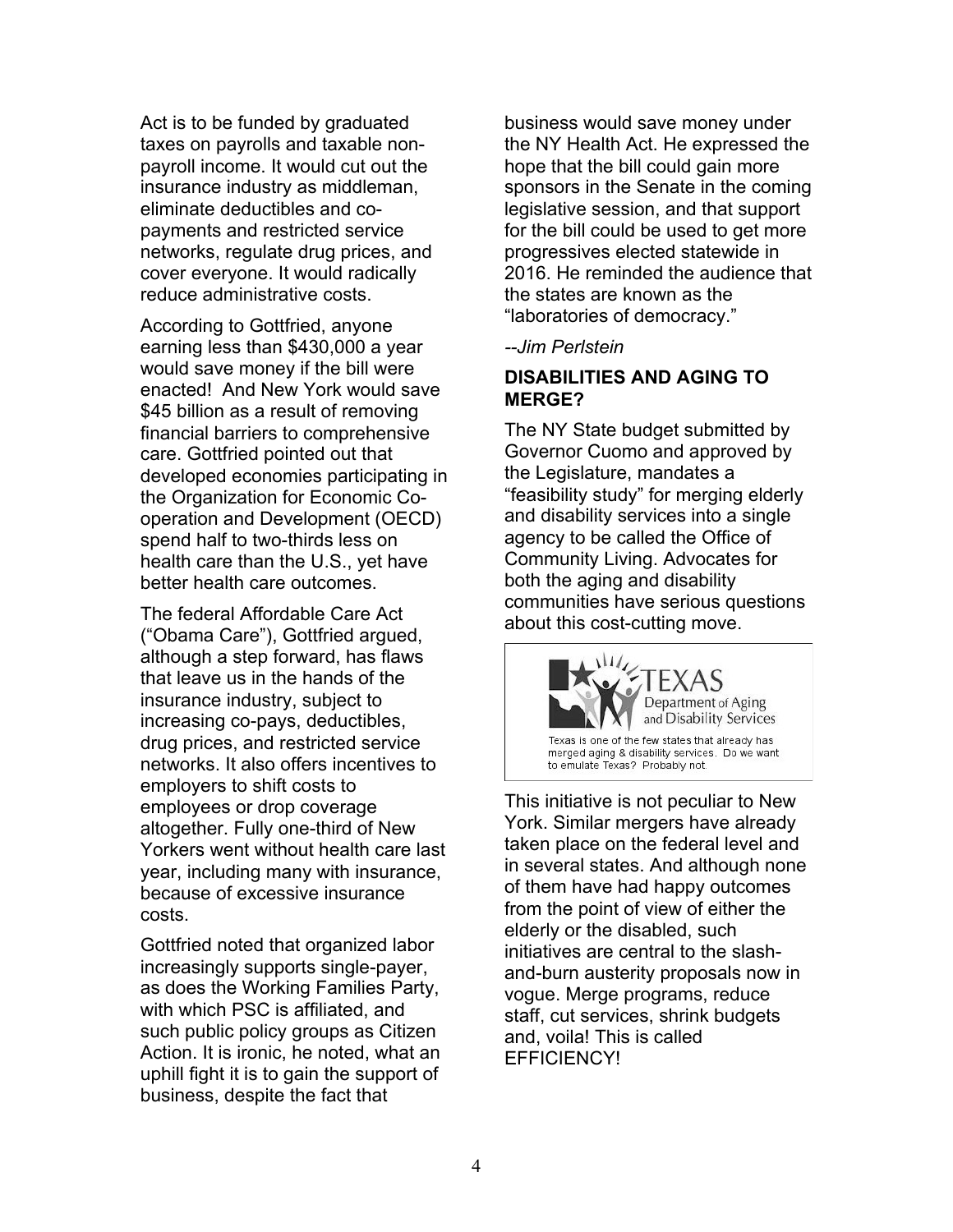The needs of the two communities are equally real, but sharply distinct. The state mandate presumes consultation with "stakeholders, providers, individuals and their families in collaboration with other state agencies." But almost no one has seen the stakeholder surveys. And those researchers who have seen them have raised serious concerns about the *bias inherent in the framing of the questions*.

Nevertheless, the deadline for submitting a report and recommendations to the Governor, the President of the Senate and the Speaker of the Assembly is December 15. Moreover, the center designated to draft the report and recommendations appears, by its very name (Boston University Center for Aging and Disability Education and Research) to have reached conclusions in advance of research or consultation. The "Stakeholder Advisory Group" has neither power nor authority to modify the report.

Ultimately, any recommendations must be voted on by the Legislature and approved by the Governor. We still have time to make our voices heard. Stay tuned. Is aging a disability?

--*Jim Perlstein, PSC liaison with NY Statewide Senior Action Council*

#### **TRANSITIONING TO AND WITHIN RETIREMENT**

As most of us know, retirement isn't one size fits all, and there are many ways of transitioning into it, and indeed many changes along the way. Email us and tell us your take on how retirement has been for you

and where it has taken you: ioanbaum@ix.netcom.com

#### **"The Long and Short of It"**

**Anticipation** No student papers No excuses but my own Green fields of leisure

*Marcia Newfield, Retired PSC Vice President of Part Timers; active English adjunct at BMCC.*

**"And then there is this...."**



*With thanks to R. Crumb*

I'm hurrying down a hallway, classrooms on either side. I'm late, very late. Where is the classroom? My students will be getting restless, annoyed, fidgety. Then, instantly, I find myself in a classroom. The students look up. I don't recognize them. I decide to talk about the book I assigned. I haven't read it. What can I do? What ever can I do?

#### I wake up.

I've now been retired for a whole month. I never lost a classroom, never forgot students, always worked up the assigned reading.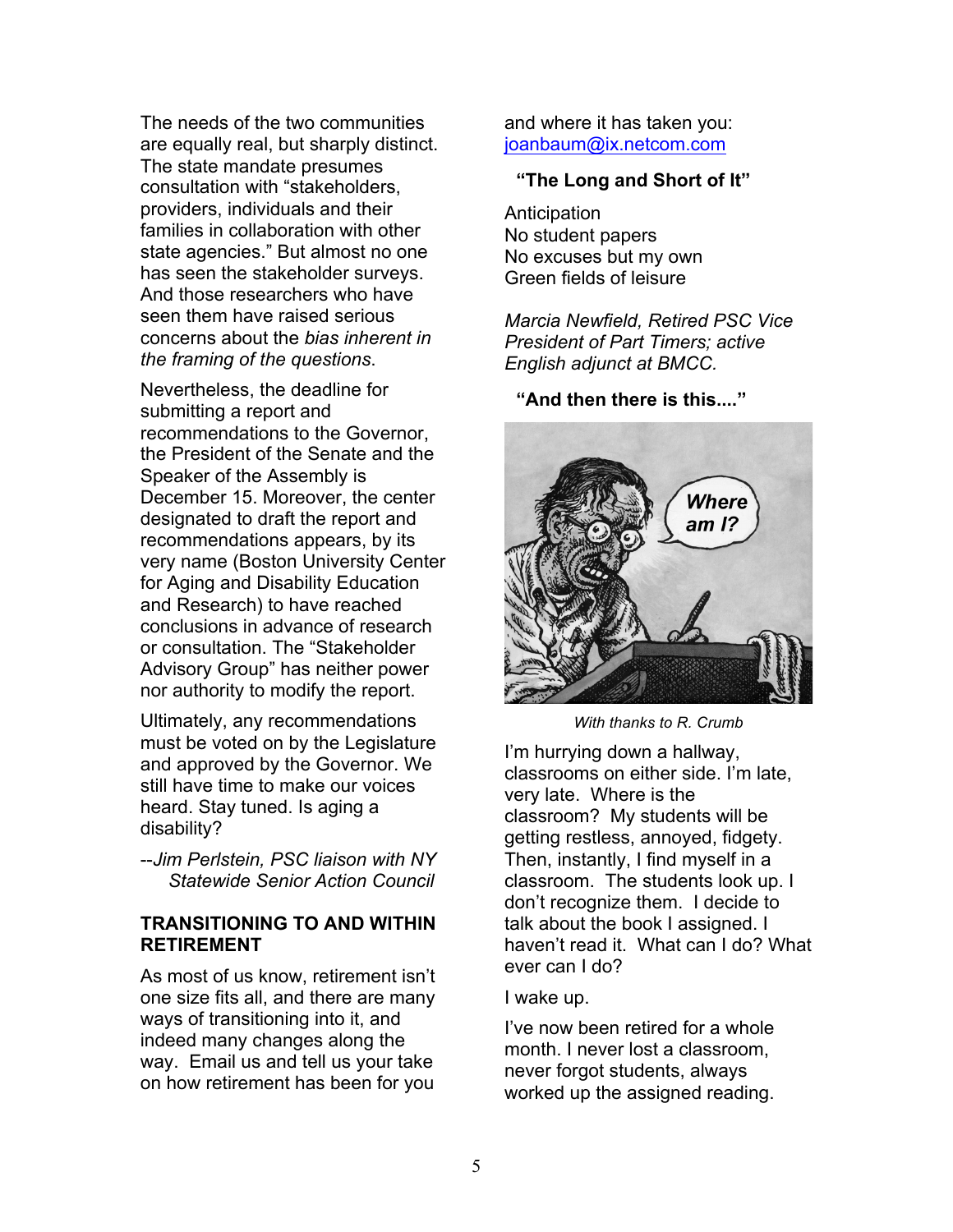When do these dreams stop?

*--Danny Lynch, Professor Emeritus, English, LaGuardia Community College; still active as Chair of the PSC Grievance Policy Council.*

### **"On Becoming....."**

For over thirty years, my identity was career-specific with a focus on my social work career. My longest work affiliation was teaching seventeen years as an adjunct at LaGuardia Community College. I loved the diversity, the challenge and the interaction of newcomers from all over the world and those with long time city stories. Last spring, my department, Co-op Education, closed and ended my time at the college. What volunteer work could be flexible yet provide a new way of seeing the world?



So then I became a Big Apple Greeter. What does that mean? Big Apple Greeters are New York City residents who take tourists on free visits to specific, familiar city neighborhoods. We give our unscripted and candid view of a special community or communities in our complicated and complex city. So far, I have taken visitors to Brooklyn Heights, Roosevelt Island, Greenwich Village, and the Upper West Side. The Big Apple Greeter program is a not-for-profit and offers an original New York City experience.

Volunteers set their own schedule. I have met tourists from Australia, Germany, Hungary, Sweden Uruguay, Denmark, Austria, Iowa, California and Arizona. It's a lively experience.

My title for a self-created tour is *Serenity Plus: Four Hours on the Upper West Side.* I show tourists the former location of *West Side Story*, which is now Lincoln Center. *And* I explore with visitors Verdi Square on 72 Street and Broadway. I recall when this micro park was regarded as unsafe and dangerous in the 1970s. Now it's a place for free musical concerts. I share stories about Central Park's Strawberry Fields, which commemorates John Lennon's life as a musician and peace activist. I provide an informal presence as we tour the Boat Basin, where about fifty people live year round on boats at Riverside Park's Hudson River. This place looks so serene compared to their perception of my city. The Lotus Garden and the West Side Community Garden are special places. The Lotus Garden is up a flight of stairs on 97th Street and Broadway. Everyone is welcome on Sunday afternoons. However, access to the garden at other times requires membership. A ten-dollar fee is the cost for retirees. The West Side Community Garden is open to all and has free poetry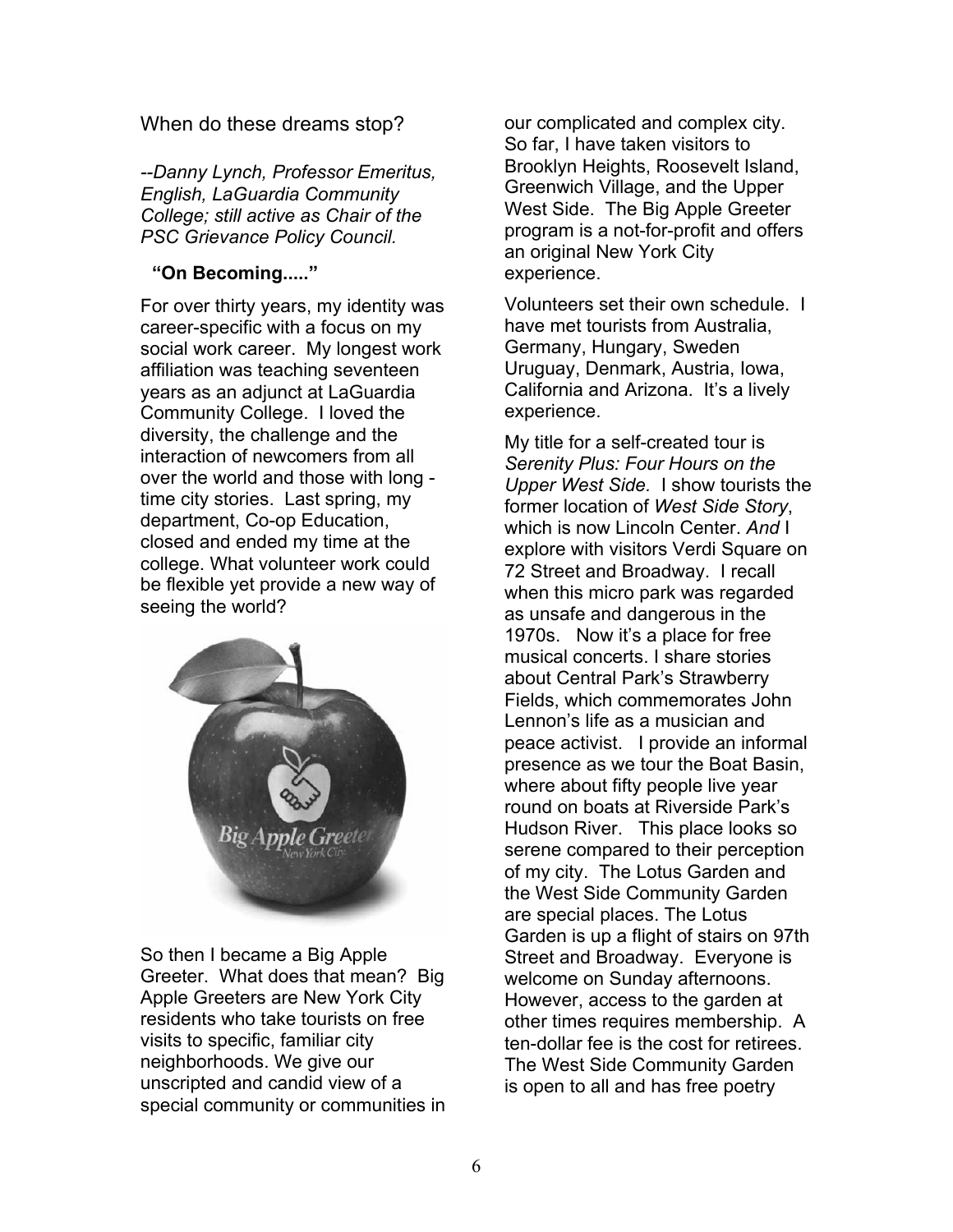readings and free movies and is on 89<sup>th</sup> Street off Amsterdam Ave.

You may want to share your neighborhood and provide more than a tourist view of our city. You decide on your own sites to visit and create your own script.

If you might be interested in becoming a greeter, call 212-669- 7308 or go to bigapplegreeter.org.

*--Connie Gemson, Social Worker, adjunct faculty Cooperative Education, LaGuardia CC, active Big Apple Greeter and workshop facilitator.*

# **VOTE COPE**

If you haven't already, you will soon receive a letter asking for a donation to PSC/CUNY COPE, the union's political action fund.



PSC activists are gearing up for the 2016 political season when we will elect a new president, members of Congress and, as well, the State Assembly and Senate.

Your contribution to COPE will help elect advocates for seniors, union, CUNY and CUNY students**.**

Retirees have given generously in the past, so much so that our chapter usually contributes more than all of the PSC chapters combined. As the next article on Social Security/ Medicare cutbacks dramatizes, now more than ever we need to fund political action. Please write a check for PSC/CUNY COPE.

#### **A DOUBLE WHAMMY IN 2016 No Social Security COLA in 2016 Record Increases in Medicare Premiums for Some**

(*This is the most recent email bulletin sent by the PSC Safety Net Working Group. Bulletins are generally sent monthly and/or as the urgency of issues dictates. If you would like to receive these emails, send your name and email address to safetynet@pscmail.org.*)

In 2016 there will not be an increase in the COLA, but several of us will experience a higher premium for Medicare Part B. Since the rate of inflation is low, the COLA will remain the same as in 2015. But because of a quirk in the federal law governing the connection between COLAs and Medicare premium payments, higher income recipients who now pay a higher-income Part B premium (above the standard \$104.00) will experience a 52 percent increase or a \$159.00 monthly deductible (in some cases higher), beginning January, 2016. Those whose Social Security deduction is only the standard